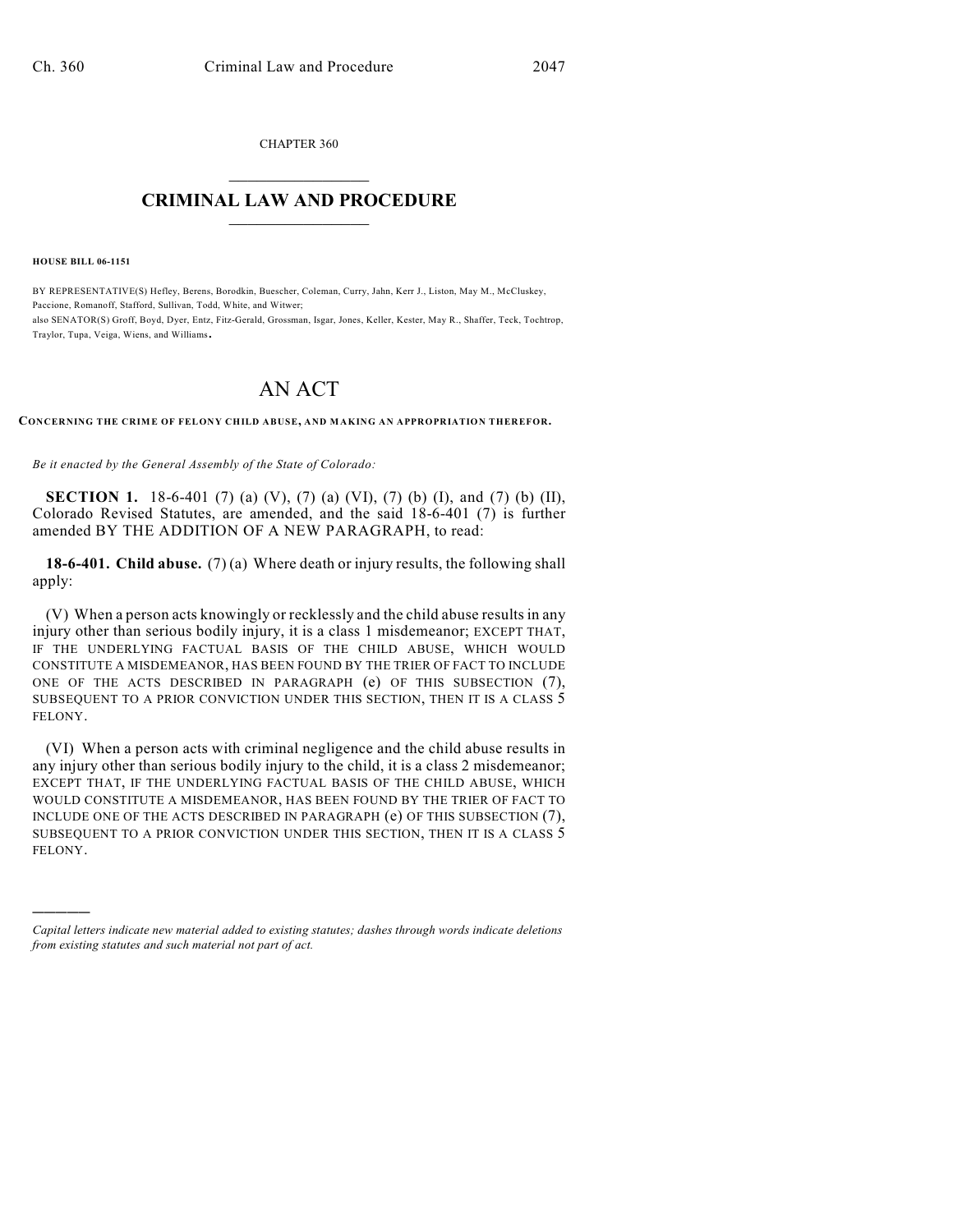(b) Where no death or injury results, the following shall apply:

(I) An act of child abuse when a person acts knowingly or recklessly is a class 2 misdemeanor; EXCEPT THAT, IF THE UNDERLYING FACTUAL BASIS OF THE CHILD ABUSE, WHICH WOULD CONSTITUTE A MISDEMEANOR, HAS BEEN FOUND BY THE TRIER OF FACT TO INCLUDE ONE OF THE ACTS DESCRIBED IN PARAGRAPH (e) OF THIS SUBSECTION (7), SUBSEQUENT TO A PRIOR CONVICTION UNDER THIS SECTION, THEN IT IS A CLASS 5 FELONY.

(II) An act of child abuse when a person acts with criminal negligence is a class 3 misdemeanor; EXCEPT THAT, IF THE UNDERLYING FACTUAL BASIS OF THE CHILD ABUSE, WHICH WOULD CONSTITUTE A MISDEMEANOR, HAS BEEN FOUND BY THE TRIER OF FACT TO INCLUDE ONE OF THE ACTS DESCRIBED IN PARAGRAPH (e) OF THIS SUBSECTION (7), SUBSEQUENT TO A PRIOR CONVICTION UNDER THIS SECTION, THEN IT IS A CLASS 5 FELONY.

(e) IF A PERSON COMMITS CHILD ABUSE BY ENGAGING IN ONE OF THE FOLLOWING ACTS, THEN SUCH PERSON SHALL BE PUNISHED FOR A SECOND OR SUBSEQUENT CONVICTION AS PROVIDED IN SUBPARAGRAPH (V) OR (VI) OF PARAGRAPH (a) OF THIS SUBSECTION (7) OR AS PROVIDED IN SUBPARAGRAPH (I) OR (II) OF PARAGRAPH (b) OF THIS SUBSECTION (7):

(I) A CONTINUED PATTERN OF CONDUCT THAT RESULTS IN MALNOURISHMENT OR LACK OF PROPER MEDICAL CARE OF THE CHILD;

(II) A CONTINUED PATTERN OF CRUEL PUNISHMENT OR UNREASONABLE ISOLATION OR CONFINEMENT OF THE CHILD;

(III) REPEATED THREATS BY SUCH PERSON OF HARM OR DEATH TO THE CHILD OR TO A SIGNIFICANT PERSON IN THE CHILD'S LIFE, WHICH THREATS ARE MADE IN THE PRESENCE OF THE CHILD;

(IV) A CONTINUED PATTERN OF ACTS OF DOMESTIC VIOLENCE COMMITTED BY SUCH PERSON, AS THAT TERM IS DEFINED IN SECTION 18-6-800.3, IN THE PRESENCE OF THE CHILD; OR

(V) A CONTINUED PATTERN OF EXTREME DEPRIVATION OF HYGIENIC OR SANITARY CONDITIONS IN THE CHILD'S DAILY LIVING ENVIRONMENT.

**SECTION 2.** Part 1 of article 1 of title 17, Colorado Revised Statutes, is amended BY THE ADDITION OF A NEW SECTION to read:

**17-1-153. Appropriation to comply with section 2-2-703 - HB 06-1151.** (1) PURSUANT TO SECTION 2-2-703, C.R.S., THE FOLLOWING STATUTORY APPROPRIATIONS, OR SO MUCH THEREOF AS MAY BE NECESSARY, ARE MADE IN ORDER TO IMPLEMENT H.B. 06-1151, ENACTED AT THE SECOND REGULAR SESSION OF THE SIXTY-FIFTH GENERAL ASSEMBLY:

(a) FOR THE FISCAL YEAR BEGINNING JULY 1, 2006, IN ADDITION TO ANY OTHER APPROPRIATION, THERE IS HEREBY APPROPRIATED FROM THE CAPITAL CONSTRUCTION FUND CREATED IN SECTION 24-75-302,C.R.S., TO THE CORRECTIONS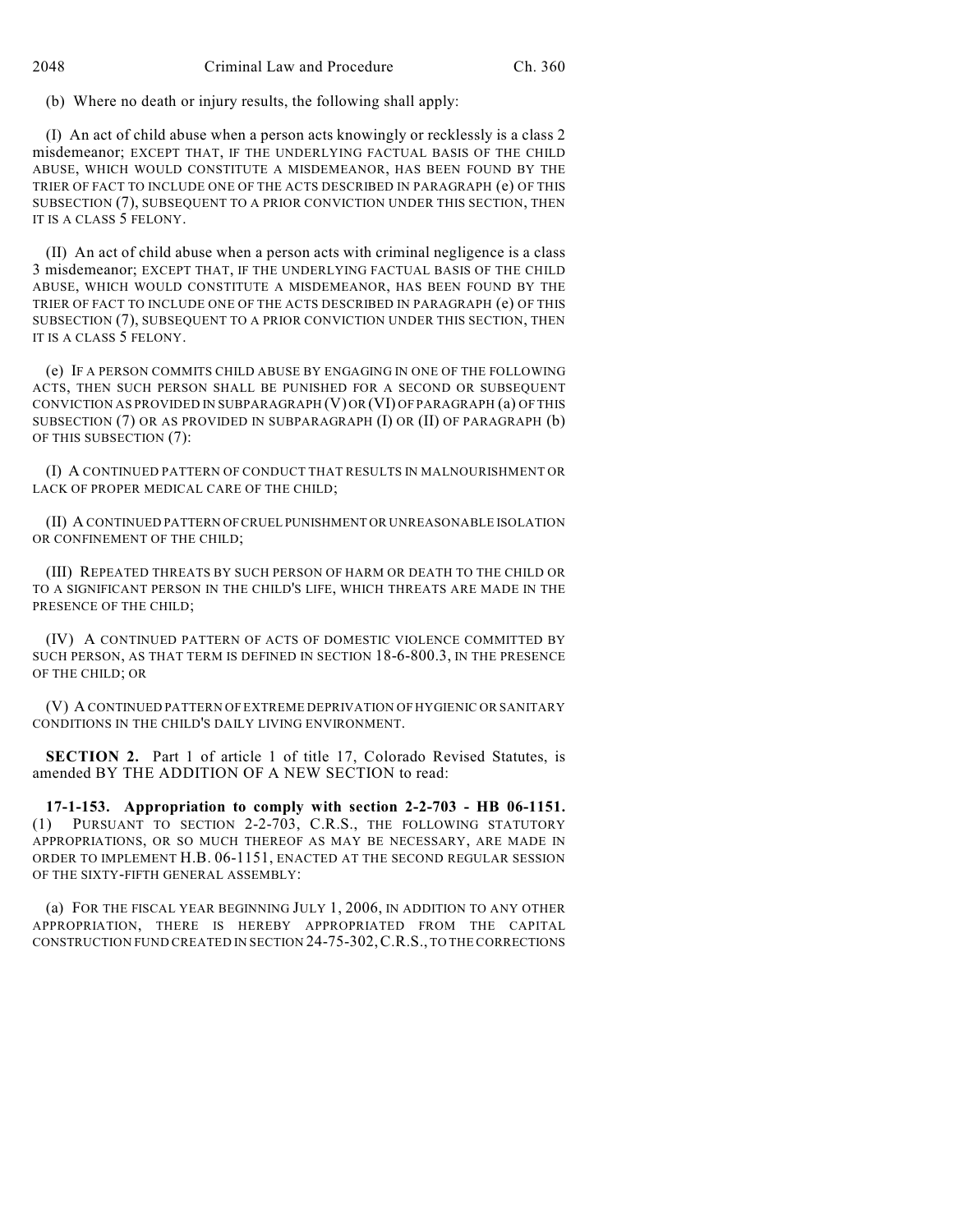EXPANSION RESERVE FUND CREATED IN SECTION 17-1-116, THE SUM OF EIGHTY-SEVEN THOUSAND ONE HUNDRED NINETY-FOUR DOLLARS (\$87,194).

(b) (I) FOR THE FISCAL YEAR BEGINNING JULY 1, 2007, IN ADDITION TO ANY OTHER APPROPRIATION, THERE IS HEREBY APPROPRIATED, FROM THE CAPITAL CONSTRUCTION FUND CREATED IN SECTION 24-75-302,C.R.S., TO THE CORRECTIONS EXPANSION RESERVE FUND CREATED IN SECTION 17-1-116, THE SUM OF SIXTY-NINE THOUSAND SEVEN HUNDRED FIFTY-FIVE DOLLARS (\$69,755).

(II) FOR THE FISCAL YEAR BEGINNING JULY 1, 2007, IN ADDITION TO ANY OTHER APPROPRIATION, THERE IS HEREBY APPROPRIATED TO THE DEPARTMENT OF CORRECTIONS, OUT OF ANY MONEYS IN THE GENERAL FUND NOT OTHERWISE APPROPRIATED, THE SUM OF TWENTY-SIX THOUSAND EIGHT HUNDRED THIRTEEN DOLLARS (\$26,813).

(c) FOR THE FISCAL YEAR BEGINNING JULY 1, 2008, IN ADDITION TO ANY OTHER APPROPRIATION, THERE IS HEREBY APPROPRIATED TO THE DEPARTMENT OF CORRECTIONS, OUT OF ANY MONEYS IN THE GENERAL FUND NOT OTHERWISE APPROPRIATED, THE SUM OF FORTY-EIGHT THOUSAND TWO HUNDRED SIXTY-THREE DOLLARS (\$48,263).

(d) FOR THE FISCAL YEAR BEGINNING JULY 1, 2009, IN ADDITION TO ANY OTHER APPROPRIATION, THERE IS HEREBY APPROPRIATED TO THE DEPARTMENT OF CORRECTIONS, OUT OF ANY MONEYS IN THE GENERAL FUND NOT OTHERWISE APPROPRIATED, THE SUM OF FORTY-EIGHT THOUSAND TWO HUNDRED SIXTY-THREE DOLLARS (\$48,263).

(e) FOR THE FISCAL YEAR BEGINNING JULY 1, 2010, IN ADDITION TO ANY OTHER APPROPRIATION, THERE IS HEREBY APPROPRIATED TO THE DEPARTMENT OF CORRECTIONS, OUT OF ANY MONEYS IN THE GENERAL FUND NOT OTHERWISE APPROPRIATED, THE SUM OF FORTY-EIGHT THOUSAND TWO HUNDRED SIXTY-THREE DOLLARS (\$48,263).

**SECTION 3.** 24-75-302 (2) (s) and (2) (t), Colorado Revised Statutes, are amended to read:

**24-75-302. Capital construction fund - capital assessment fees - calculation.** (2) As of July 1, 1988, and July 1 of each year thereafter through July 1, 2008, a sum as specified in this subsection (2) shall accrue to the capital construction fund. The state treasurer and the controller shall transfer such sum out of the general fund and into the capital construction fund as moneys become available in the general fund during the fiscal year beginning on said July 1. Transfers between funds pursuant to this subsection (2) shall not be deemed to be appropriations subject to the limitations of section 24-75-201.1. The amount which shall accrue pursuant to this subsection (2) shall be as follows:

(s) On July 1, 2006, twenty-two thousand nine hundred twenty-four dollars pursuant to section 3 of H.B. 02S-1006, enacted at the third extraordinary session of the sixty-third general assembly; plus two hundred ninety-one thousand seven hundred sixty-one dollars pursuant to H.B. 03-1004, enacted at the first regular session of the sixty-fourth general assembly; plus one hundred twenty-five thousand